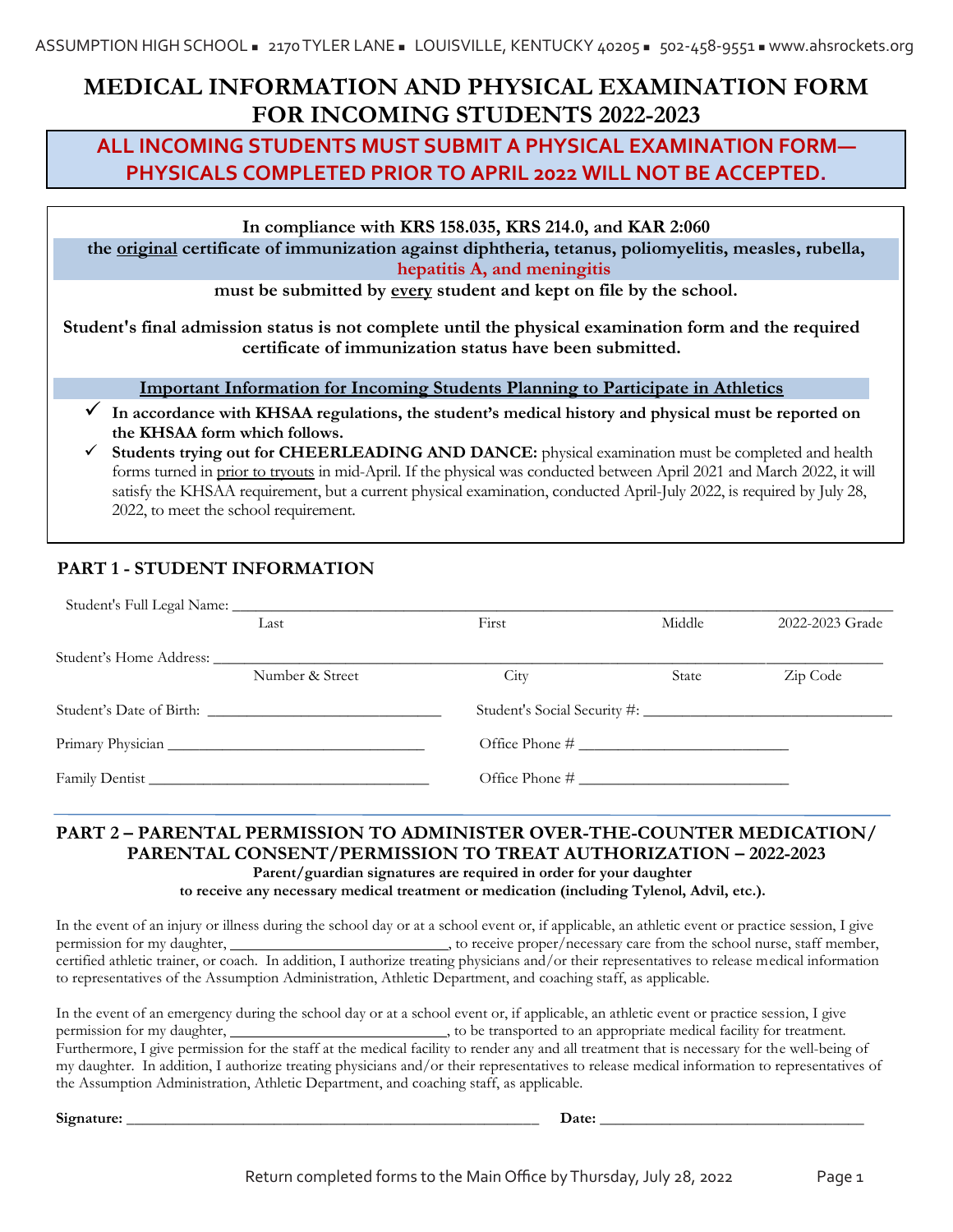# **New Kentucky Immunization Laws** ASSUMPTION HIGH SCHOOL = 2170 TYLER LANE = LOUISVILLE, KENTUCKY 40205 = 502-458-9551 = www.ahsrockets.org

#### **The following is a summary of the recent changes, effective June 21, 2017, to 902 KAR 2:060:**

Immunizations schedules for attending child day care centers, certified family child care homes, other licensed facilities which are for children, preschool programs, and public and private primary and secondary schools, https://www.lrc.ky.gov/kar/902/002/060.htm . This amended Kentucky Administrative Regulation requires all children to have a current immunization certificate on file, contains the required immunizations schedule for attending, and has a process to obtain a religious exemption from the required immunizations.

- One new age-specific immunization requirement and one booster dose requirement effective for the school year beginning on or after July 1, 2018:
	- <sup>2</sup> 2-Dose Series of Hep A ( Age: 12 months through 18 years, to be compliant for the series the second Hep A is given six months after the first inject.)
	- Quadrivalent meningococcal vaccine (MenACWY) booster dose (Age: 16 years)
- Homeschooled children are required to submit to current immunization certificate to participate in any public or private school activities (classroom, extra curriculum activity, or sports).
- All vaccines administered are printed on the Commonwealth of Kentucky Certificate of Immunization Status now including immunizations not required for school entry.
- Out of state immunization certificates may be accepted if they meet the same age specific requirements as outlined in this regulation.
- A Commonwealth Certificate of Immunization Status printed from the Kentucky Immunization Registry (KYIR) does not require a signature
- Routine certificate reviews are to occur at enrollment in a day care center, kindergarten, new enrollment at any grade; upon legal name change; and at a school required examination pursuant to 702 KAR 1:160.
- A child whose certificate has exceeded the date for the certificate to be valid shall be recommended to visit the child's medical provider or local health department to receive immunizations required by this administrative regulation. An updated and current certificate shall be provided to the:
	- Day care center, certified family child care home, or other licensed facility that cares for the children by a parent or guardian within thirty (30) days from when the certificate was found to be invalid.
	- $\Box$  School by a parent or guardian within fourteen (14) days from when the certificate was found to be invalid.

| <b>Name of Child:</b>                                                | <b>Bank</b>                                                                                                                                                                                                            | (First)                                | <b>IMMS</b><br><b>Buffel</b>                | <b>Birthdate:</b>                                                                                                                                                                                                                                                                                               | (MM/DD/YYYY)                           |
|----------------------------------------------------------------------|------------------------------------------------------------------------------------------------------------------------------------------------------------------------------------------------------------------------|----------------------------------------|---------------------------------------------|-----------------------------------------------------------------------------------------------------------------------------------------------------------------------------------------------------------------------------------------------------------------------------------------------------------------|----------------------------------------|
| <b>Name of Parent:</b>                                               | $0 - 1$                                                                                                                                                                                                                |                                        | (Close)                                     | <b>Outbriefed</b>                                                                                                                                                                                                                                                                                               | <b>Poster</b>                          |
| <b>Address:</b>                                                      |                                                                                                                                                                                                                        |                                        |                                             |                                                                                                                                                                                                                                                                                                                 |                                        |
|                                                                      | (Street)                                                                                                                                                                                                               |                                        | (Dxy)                                       | (State)                                                                                                                                                                                                                                                                                                         | (Zip Code)                             |
| <b>VACCINE</b>                                                       | DOSE <sub>1</sub><br><b>MM/DD/YFFY</b>                                                                                                                                                                                 | DOSE <sub>2</sub><br><b>MM/00/1111</b> | DOSE <sub>3</sub><br>MM/DD/YYYY             | DOSE 4<br>MM/DD/YYTY                                                                                                                                                                                                                                                                                            | DOSE <sub>5</sub><br><b>MM/DD/TTTT</b> |
| Hepatitis B                                                          |                                                                                                                                                                                                                        |                                        | ı                                           | J                                                                                                                                                                                                                                                                                                               |                                        |
| Alt. Adult Hepatitis B <sup>1</sup>                                  |                                                                                                                                                                                                                        |                                        |                                             |                                                                                                                                                                                                                                                                                                                 |                                        |
| DTaP/DTP/DT                                                          |                                                                                                                                                                                                                        |                                        |                                             |                                                                                                                                                                                                                                                                                                                 |                                        |
| HЪ <sup>3</sup>                                                      |                                                                                                                                                                                                                        |                                        |                                             |                                                                                                                                                                                                                                                                                                                 |                                        |
| <b>Pneumococcal (PCV13)</b><br>Polio                                 |                                                                                                                                                                                                                        |                                        |                                             |                                                                                                                                                                                                                                                                                                                 |                                        |
| <b>Influenza</b>                                                     |                                                                                                                                                                                                                        |                                        |                                             |                                                                                                                                                                                                                                                                                                                 |                                        |
| <b>MMR</b>                                                           | ,                                                                                                                                                                                                                      |                                        |                                             |                                                                                                                                                                                                                                                                                                                 |                                        |
| <b>Varicella</b>                                                     |                                                                                                                                                                                                                        |                                        | <b>Had Chickenpox or Zoster Disease Yes</b> | No                                                                                                                                                                                                                                                                                                              |                                        |
| <b>Hepatitis A</b>                                                   | ,                                                                                                                                                                                                                      | 1<br>,                                 |                                             |                                                                                                                                                                                                                                                                                                                 |                                        |
| Meningococcal                                                        |                                                                                                                                                                                                                        |                                        |                                             |                                                                                                                                                                                                                                                                                                                 |                                        |
| Td                                                                   |                                                                                                                                                                                                                        | 1                                      |                                             |                                                                                                                                                                                                                                                                                                                 |                                        |
| Tdap                                                                 |                                                                                                                                                                                                                        |                                        |                                             |                                                                                                                                                                                                                                                                                                                 |                                        |
| Rotavirus                                                            |                                                                                                                                                                                                                        | 1<br>ı                                 |                                             |                                                                                                                                                                                                                                                                                                                 |                                        |
| <b>HPV</b>                                                           |                                                                                                                                                                                                                        |                                        |                                             |                                                                                                                                                                                                                                                                                                                 |                                        |
| Man R                                                                |                                                                                                                                                                                                                        |                                        |                                             |                                                                                                                                                                                                                                                                                                                 |                                        |
| <b>Pneumococcal (PPSV23)</b>                                         | $\prime$<br>,                                                                                                                                                                                                          |                                        |                                             | 'Alternative two dose series of approved adult hepatitis B vaccine for addescents 11 through 15 years of age. 'DTaP, DTP, or DT. 'Mib not required at 5 years of age or more.                                                                                                                                   |                                        |
| new certificate must be obtained.<br>Reason child is not up-to-date: | no longer valid, and a new certificate must be obtained.<br><b>D Provisional Status - Child is behind on required immunizations.</b><br>D Medical Exemption - The following immunizations are not medically indicated: |                                        |                                             | O This child is current for immunizations until / / / (14 days after the next shot is due) after which this certificate is no longer valid, and a<br>[14] D This child is not up-to-date at this time. This certificate is valid until J J (14 days after the next shot is due) after which this certificate is |                                        |
| <b>D</b> Religious Objection                                         | If Medical Exemption, can these vaccines be administered at a later date? No: Yes:                                                                                                                                     |                                        |                                             |                                                                                                                                                                                                                                                                                                                 | Date: $/ /$                            |
|                                                                      |                                                                                                                                                                                                                        |                                        |                                             | I CERTIFY THAT THE ABOVE NAMED CHILD HAS RECEIVED IMMUNIZATIONS AS STIPULATED ABOVE.                                                                                                                                                                                                                            |                                        |
|                                                                      |                                                                                                                                                                                                                        |                                        |                                             |                                                                                                                                                                                                                                                                                                                 |                                        |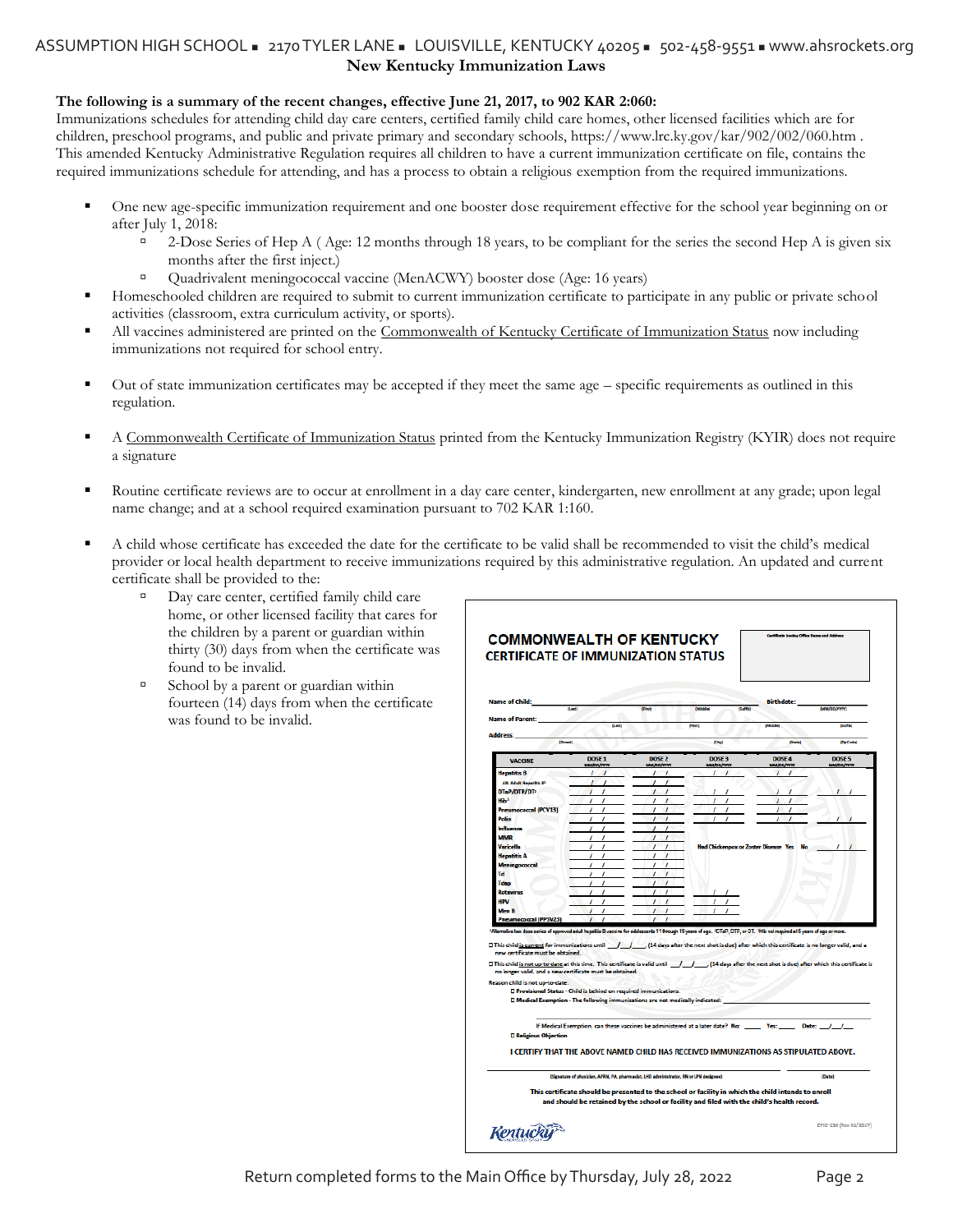| ASSUMPTION HIGH SCHOOL = 2170 TYLER LANE = LOUISVILLE, KENTUCKY 40205 = 502-458-9551 = www.ahsrockets.org |  |  |  |  |  |
|-----------------------------------------------------------------------------------------------------------|--|--|--|--|--|
|-----------------------------------------------------------------------------------------------------------|--|--|--|--|--|



**Physical Education/Athletic Participation Form** Parental and Student Consent and Release

For High School Level (grades 9 - 12) participation

KHSAA Form GE04 High School Parental Permission and Consent Rev. 7/20, page 1 of 2 © KHSAA, 20 20

The student and parents/guardian must read this statement carefully and sign where required. By signing this form, all parties agree that they have accurately completed all sections of the form and have read and agree to the terms of this form as detailed. This form must be completed before the student participates (hereinafter including try out for, practice and/or compete) in interscholastic athletics/physical education. This form should be kept in a secure location until the student has exhausted eligibility, graduated from high school and reached the age of 19.

## **STUDENT/ATHLETE INFORMATION** (This part must be completed by the student and family.)

|                                               | Name (Last, First, Initial)                                                                                                  |                                                                                                                                                                                                             |                                                                     | School Year                                                                                                                                                                                                                                                                                                                                                                                                                                                                                                                                                                                                                                            |                                            |
|-----------------------------------------------|------------------------------------------------------------------------------------------------------------------------------|-------------------------------------------------------------------------------------------------------------------------------------------------------------------------------------------------------------|---------------------------------------------------------------------|--------------------------------------------------------------------------------------------------------------------------------------------------------------------------------------------------------------------------------------------------------------------------------------------------------------------------------------------------------------------------------------------------------------------------------------------------------------------------------------------------------------------------------------------------------------------------------------------------------------------------------------------------------|--------------------------------------------|
|                                               | Home Address (Street, City, State, Zip):                                                                                     |                                                                                                                                                                                                             |                                                                     |                                                                                                                                                                                                                                                                                                                                                                                                                                                                                                                                                                                                                                                        |                                            |
| Gender                                        |                                                                                                                              | School<br>Grade                                                                                                                                                                                             |                                                                     |                                                                                                                                                                                                                                                                                                                                                                                                                                                                                                                                                                                                                                                        |                                            |
| Date of Birth:                                |                                                                                                                              |                                                                                                                                                                                                             | Birth Place (County, State):                                        |                                                                                                                                                                                                                                                                                                                                                                                                                                                                                                                                                                                                                                                        |                                            |
|                                               | School Attendance History                                                                                                    |                                                                                                                                                                                                             |                                                                     |                                                                                                                                                                                                                                                                                                                                                                                                                                                                                                                                                                                                                                                        |                                            |
| Grade                                         | School Name                                                                                                                  |                                                                                                                                                                                                             |                                                                     | School Year                                                                                                                                                                                                                                                                                                                                                                                                                                                                                                                                                                                                                                            | Varsity Play -<br>(Yes/No)?                |
| 9                                             |                                                                                                                              |                                                                                                                                                                                                             |                                                                     |                                                                                                                                                                                                                                                                                                                                                                                                                                                                                                                                                                                                                                                        |                                            |
| 10                                            |                                                                                                                              |                                                                                                                                                                                                             |                                                                     |                                                                                                                                                                                                                                                                                                                                                                                                                                                                                                                                                                                                                                                        |                                            |
| 11                                            |                                                                                                                              |                                                                                                                                                                                                             |                                                                     |                                                                                                                                                                                                                                                                                                                                                                                                                                                                                                                                                                                                                                                        |                                            |
| 12                                            |                                                                                                                              |                                                                                                                                                                                                             |                                                                     |                                                                                                                                                                                                                                                                                                                                                                                                                                                                                                                                                                                                                                                        |                                            |
| <b>NONE</b><br>Soccer<br>Wrestling<br>Esports | I am planning to participate in the following<br>Basketball<br>Softball<br>Archery<br>Other<br>EMERGENCY CONTACT INFORMATION | <b>Cross Country</b><br>Swimming<br><b>Bass Fishing</b>                                                                                                                                                     | (check all you might try to play):<br>Football<br>Tennis<br>Bowling | Golf<br><b>Track and Field</b><br>Competitive Cheer                                                                                                                                                                                                                                                                                                                                                                                                                                                                                                                                                                                                    | Lacrosse<br>Volle yball<br>Dance           |
|                                               | Name (please print)                                                                                                          |                                                                                                                                                                                                             |                                                                     | <b>Relation to Student</b>                                                                                                                                                                                                                                                                                                                                                                                                                                                                                                                                                                                                                             |                                            |
|                                               |                                                                                                                              |                                                                                                                                                                                                             |                                                                     |                                                                                                                                                                                                                                                                                                                                                                                                                                                                                                                                                                                                                                                        |                                            |
|                                               |                                                                                                                              |                                                                                                                                                                                                             |                                                                     | Emergency Contact Address, including City, State and Zip                                                                                                                                                                                                                                                                                                                                                                                                                                                                                                                                                                                               |                                            |
|                                               | Daytime Phone                                                                                                                |                                                                                                                                                                                                             |                                                                     | Cell Phone                                                                                                                                                                                                                                                                                                                                                                                                                                                                                                                                                                                                                                             |                                            |
|                                               |                                                                                                                              |                                                                                                                                                                                                             |                                                                     |                                                                                                                                                                                                                                                                                                                                                                                                                                                                                                                                                                                                                                                        |                                            |
|                                               |                                                                                                                              |                                                                                                                                                                                                             |                                                                     | <b>FOR ATHLETES: REQUIRED INSURANCE INFORMATION (KHSAA Bylaw 12)</b><br>Prior to participation in practice or contests (including trying for a place on a team) in any sport or sport activity during the limitation of seasons<br>as defined in Bylaw 23, all students are required to have medical insurance with coverage limits of at least \$25,000. If this coverage is<br>provided through the school, contact the Principal or Athletic Director regarding any potential claim. Individual schools and districts may<br>impose additional requirements for insurance or coverage during additional periods for activities outside of Bylaw 23. |                                            |
|                                               |                                                                                                                              |                                                                                                                                                                                                             |                                                                     |                                                                                                                                                                                                                                                                                                                                                                                                                                                                                                                                                                                                                                                        |                                            |
| <b>Insurance Carrier</b>                      |                                                                                                                              | Policy Number / ID Number                                                                                                                                                                                   | Group Number                                                        |                                                                                                                                                                                                                                                                                                                                                                                                                                                                                                                                                                                                                                                        | Plan                                       |
|                                               |                                                                                                                              | rendering service, and failure to provide could result in lack of appropriate care.                                                                                                                         |                                                                     | <b>FOR ATHLETES: EMERGENCY TREATMENT INFORMATION</b><br>The following information is recorded solely for potential hospitalization and emergency care needs and is not required to be recorded on this<br>form. However, those failing to provide this information should be aware that this might be required by emergency treatment facilities prior to                                                                                                                                                                                                                                                                                              |                                            |
|                                               | Social Security Number                                                                                                       |                                                                                                                                                                                                             |                                                                     | <b>Birth Date</b>                                                                                                                                                                                                                                                                                                                                                                                                                                                                                                                                                                                                                                      |                                            |
|                                               |                                                                                                                              | As parent/legal guardian, I agree to allow my child to participate in interscholastic athletics<br>The student and parent/legal guardian recognize that participation in interscholastic athletics involves |                                                                     | FOR ATHLETES: CONSENT INFORMATION TO PARTICIPATE, ACKNOWLEDGMENT OF RISK,<br>ACKNOWLEDGEMENT OF ELIGIBILITY RULES, LIABILITY WAIVER AND CONSENT AND RELEASE<br>injuries, including but not limited to death, serious neck, head and spinal injuries which may result in complete or partial paralysis, brain damage,<br>serious injury to internal organs, serious injury to bones, joints, ligaments, muscles, tendons, and other aspects of the muscular skeletal system, and                                                                                                                                                                        | some inherent risks for potentially severe |

Return completed forms to the Main Office by Thursday, July 28, 2022 Page 3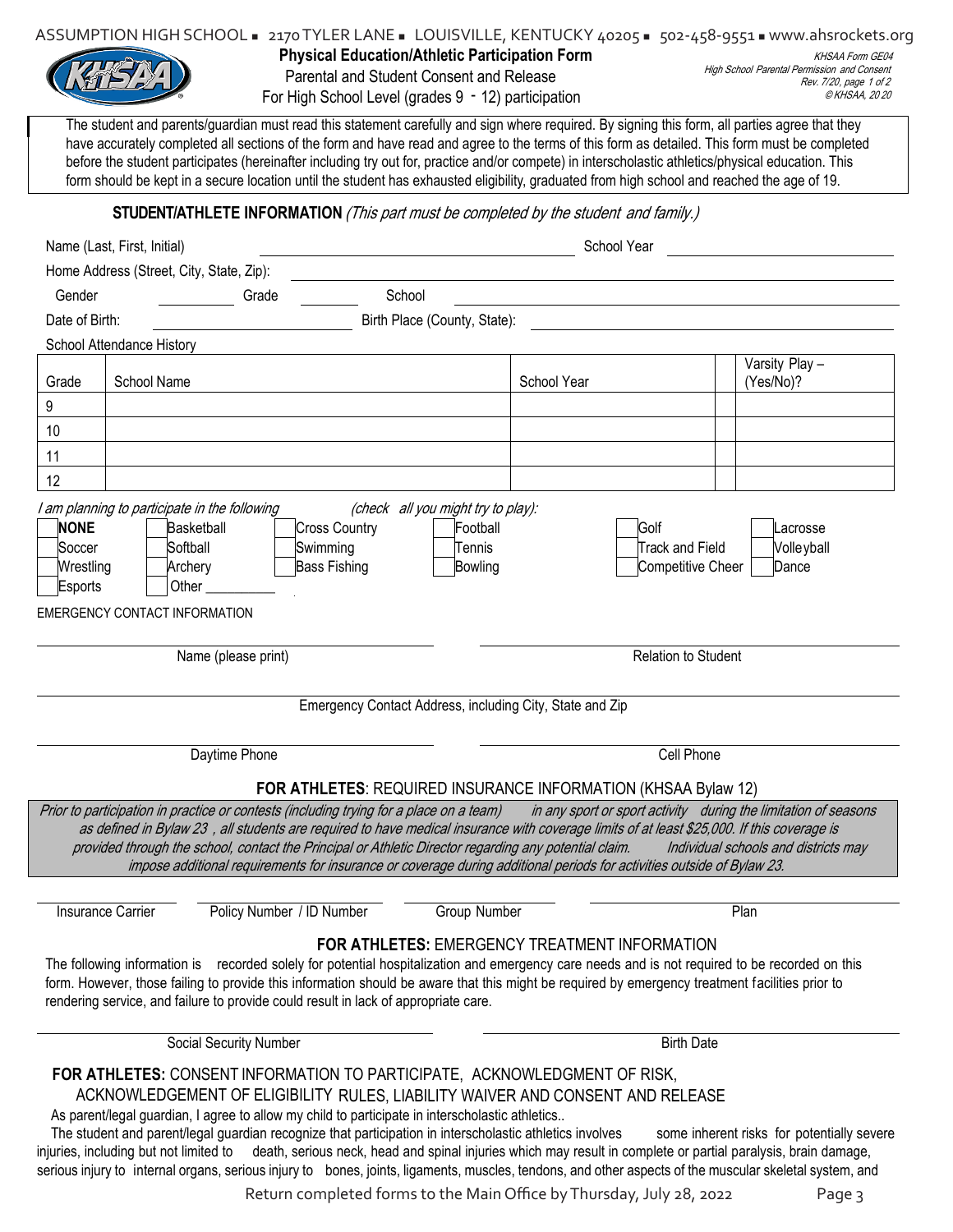serious injury or impairment to other aspects of the body, or effects to the general health and well being of the child. Because of these inherent risks, the student and parent/legal guardian recognize the importance of the student obeying the coaches' instructions regarding playing techniques, training and other team rules . By signing this form, the student and parent/legal guardian acknowledge that the stude nt's participation is wholly voluntary and to having read and understood this provision.

The student and parent/legal guardian individually and on behalf of the student, hereby irrevocably, and unconditionally release, acquit, and forever discharge the KHSAA and its officers, agents, attorneys, representatives and employees (collectively, the "Releasees") from any and all losses, claims, demands, actions and causes of action, obligations, damages, and costs or expenses of any nature (including a ttorney's fees) that the student and/or parent/legal guardian incur or sustain to person, property or both, which arise out of, result from, occur during or are otherwise connected with the student's participation in interscholastic athletics if due to the ordinary ne gligence of the Releasees.

The student and parent/legal guardian acknowledge that they have read and understood the KHSAA Bylaws by distribution under the handbook links at http://khsaa.org/. Please be aware that a student is subject to the one-year period of ineligibility the bylaw commonly referred to as the "Transfer Rule," upon participation in any varsity contest regardless of the amount of participation or lack thereof.

The student and parent/legal guardian agree to abide by the KHSAA Bylaws and Due Process Procedure as now enacted or later amended. The student and parent/legal guardian further acknowledge that they agree to abide by the rulings of the Commissioner, Assistant Commissioner, Hearing Officer and Board of Control.

The student and parent/legal guardian acknowledge that the student must have medical insurance coverage up to a limit of \$25,000 in order to be eligible to participate in interschola stic athletics.

The student and parent/legal guardian, individually and on behalf of this student, give the high school, the KHSAA and their representatives permission to release this student's demographic information (including moti on picture and still photographic images) and participati on statistics (including height, weight and year in school, participation history and other performance based statistics) and other informa tion as may be requested, and agree that the student may be photographed or otherwise digitally or electronically cap tured during school-based competition. All of this material may be used without permission or compensation specifically related to the KHSAA and its events.

The student and parent/legal guardian consent to this student receiving a physical examination as r equired by the KHSAA.

The student and parent/legal guardian, individually and on behalf of this student, consent to the high school and the KHSAA and their representatives to use and disclose the necessary personally identifiable information from the student's education records including academic, financial and health care information, to third parties including school representatives, coaches, athletic trainers, medical facilities, medical staffs, KHSAA legal counsel and the media, for the purpose of receiving proper/necessary medical care and complying with the KHSAA bylaws, including making determinations regarding eligibility to participate in interscholastic athletics and any administrative or legal proceedings resulting from participation or attempted participation in interscholastic athletics, without such disclosure constituting a violation of rights under the Family Educational Rights and Privacy Act. The student and parent/legal guardian, individually and on behalf of this student, further release the high school, the KHSAA and their representatives from any and all claims arising out of the use and disclosure of said necessary personally identifiable information, and agree to release to the high school, the KHSAA, and their representatives, upon request, the detailed and completed application for financial aid.

The student and parent/legal guardian, individually and on behalf of the student, hereby acknowledge that they are aware of and will review if desired, the education materials availab le through the KHSAA, the Centers for Disease Control and other agencies regarding education all individuals with respect to nature and risk of concussion and head injury, including the continuance of play after concussion or head inj ury.

The student and parent/legal guardian, individually and on behalf of the student, hereby consent to allow the student to receive medical treatment that may be deemed advisable by the high school, the KHSAA, and their representatives in the event of injury, accident or ill ness while participating in interscholastic athletics, including, but not limited to, transportation of the student to a medical facility.

## STUDENT AND PARENT/GUARDIAN ACKNOWLEDGMENT OF RISK, ELIGIBILITY RULES, LIABILITY WAIVER AND CONSENT AND RELEASE AND EMERGENCY PERMISSION FORM

| Students' Name (please print)                                                                                                                                | School                        |
|--------------------------------------------------------------------------------------------------------------------------------------------------------------|-------------------------------|
| Student and Parent/Guardian Address including City, State and Zip                                                                                            |                               |
| Signature of Student                                                                                                                                         | Date                          |
| Please list above any health problems/concerns this student may have, including allergies (medications / others) and any medications presently<br>being used |                               |
| Name of Parent(s)/Guardian(s) who has/have custody of this student (please print)                                                                            | <b>Emergency Phone Number</b> |
| Signature of Parent(s)/Guardian(s) who has/have custody of this student                                                                                      | Date                          |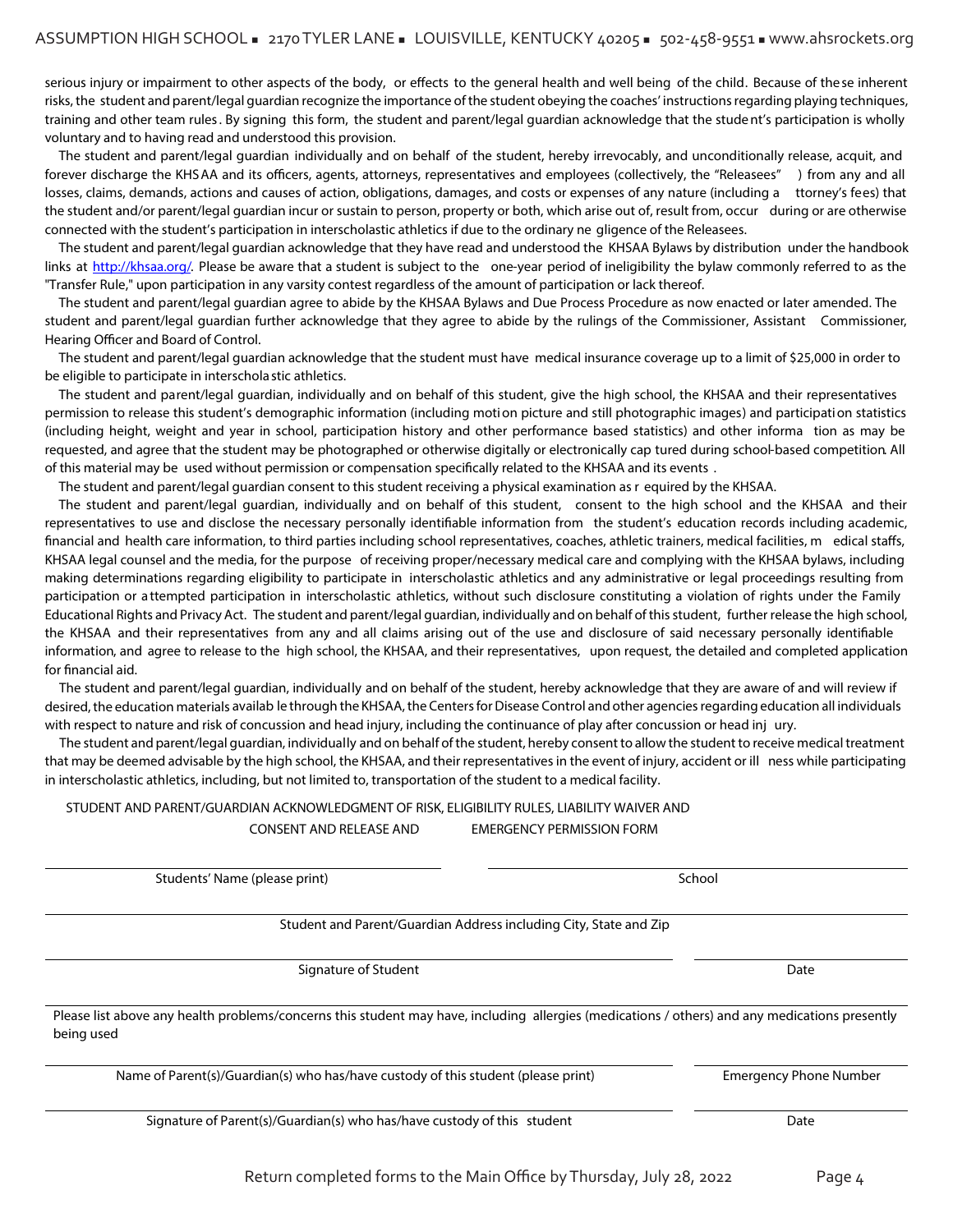# ASSUMPTION HIGH SCHOOL = 2170 TYLER LANE = LOUISVILLE, KENTUCKY 40205 = 502-458-9551 = www.ahsrockets.org

*1 Clearance*

| PREPARTICIPATION PHYSICAL EVALUATION<br>⊠                                                                                                                                                                                                                                                                                                                                                          |                                                                                                                  |  |
|----------------------------------------------------------------------------------------------------------------------------------------------------------------------------------------------------------------------------------------------------------------------------------------------------------------------------------------------------------------------------------------------------|------------------------------------------------------------------------------------------------------------------|--|
| <b>MEDICAL ELIGIBILITY FORM</b>                                                                                                                                                                                                                                                                                                                                                                    |                                                                                                                  |  |
|                                                                                                                                                                                                                                                                                                                                                                                                    |                                                                                                                  |  |
| Medically eligible for all sports/physical education activites without restriction                                                                                                                                                                                                                                                                                                                 |                                                                                                                  |  |
| Medically eligible for all sports/physical education activites without restriction with recommendations for further evaluation or treatment of                                                                                                                                                                                                                                                     |                                                                                                                  |  |
| Medically eligible for certain sports/physical education activites                                                                                                                                                                                                                                                                                                                                 |                                                                                                                  |  |
|                                                                                                                                                                                                                                                                                                                                                                                                    |                                                                                                                  |  |
| Not medically eligible pending further evaluation                                                                                                                                                                                                                                                                                                                                                  | and the control of the control of the control of the control of the control of the control of the control of the |  |
| Not medically eligible for any sports/physical education activites                                                                                                                                                                                                                                                                                                                                 |                                                                                                                  |  |
|                                                                                                                                                                                                                                                                                                                                                                                                    |                                                                                                                  |  |
|                                                                                                                                                                                                                                                                                                                                                                                                    |                                                                                                                  |  |
| I have examined the student named on this form and completed the preparticipation physical evaluation. The student/athlete does not<br>have apparent clinical contraindications to practice and can participate in the sport(s)/activities as outlined on this form. A copy of the                                                                                                                 |                                                                                                                  |  |
| physical examination findings are on record in my office and can be made available to the school at the request of the parents. If conditions<br>arise after the athlete has been cleared for participation, the physician may rescind the medical eligibility until the problem is resolved<br>and the potential consequences are completely explained to the athlete (and parents or guardians). |                                                                                                                  |  |
|                                                                                                                                                                                                                                                                                                                                                                                                    |                                                                                                                  |  |
|                                                                                                                                                                                                                                                                                                                                                                                                    |                                                                                                                  |  |
|                                                                                                                                                                                                                                                                                                                                                                                                    |                                                                                                                  |  |
|                                                                                                                                                                                                                                                                                                                                                                                                    |                                                                                                                  |  |
|                                                                                                                                                                                                                                                                                                                                                                                                    |                                                                                                                  |  |
| Name of health care professional (print or type): _______________________________<br>SHARED EMERGENCY INFORMATION<br>Allergies: North Communication of the Communication of the Communication of the Communication of the Communication of the Communication of the Communication of the Communication of the Communication of the Communication of                                                |                                                                                                                  |  |
|                                                                                                                                                                                                                                                                                                                                                                                                    |                                                                                                                  |  |
| Other information: University of the contract of the contract of the contract of the contract of the contract of the contract of the contract of the contract of the contract of the contract of the contract of the contract                                                                                                                                                                      |                                                                                                                  |  |
|                                                                                                                                                                                                                                                                                                                                                                                                    |                                                                                                                  |  |
|                                                                                                                                                                                                                                                                                                                                                                                                    |                                                                                                                  |  |

American Orthopaedic Society for Sports Medicine, and American Osteopathic Academy of Sports Medicine. Permission is granted to reprint for noncommercial, educational purposes with acknowledgment.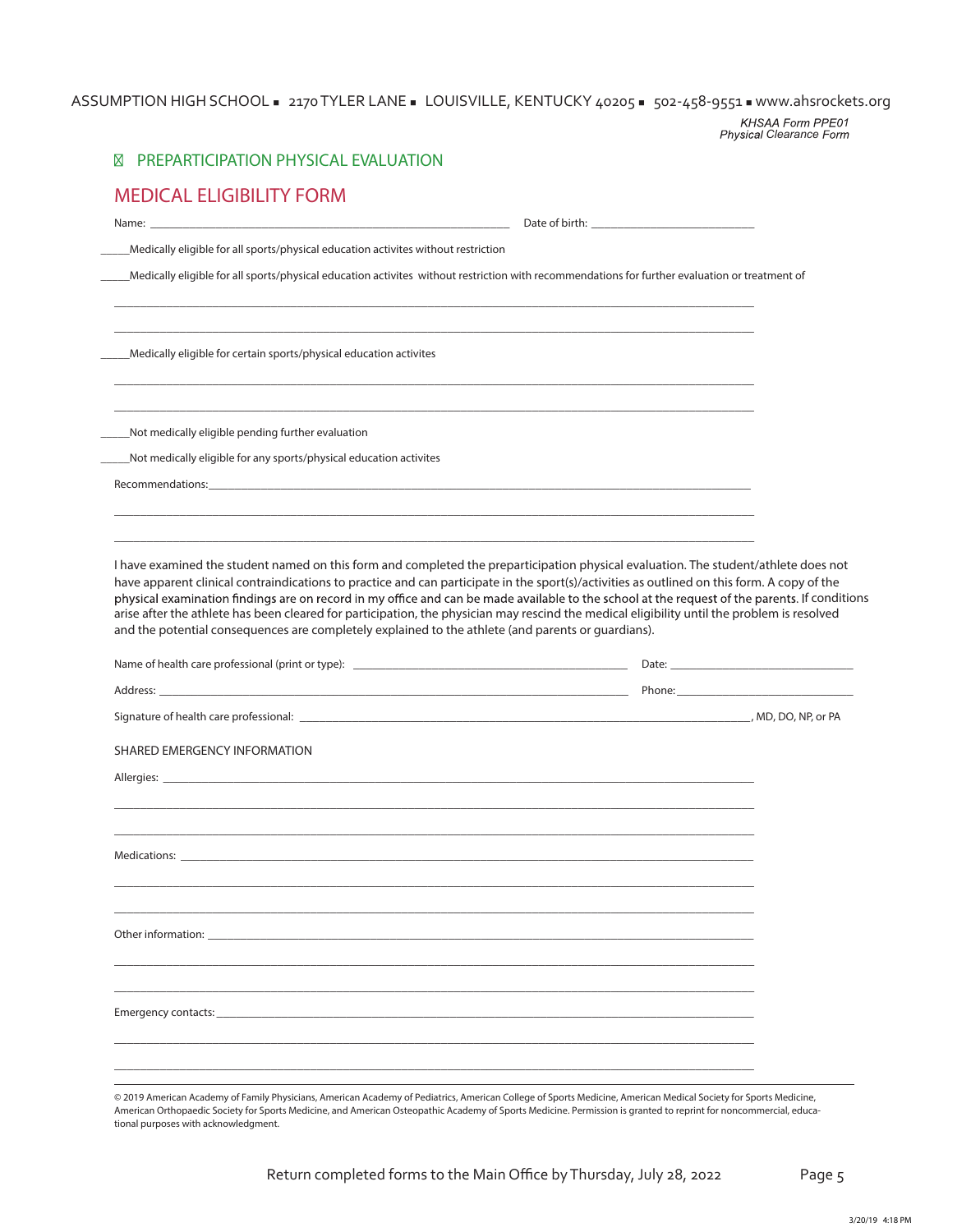*KHSAA Form PPE02 Physical Exam Form*

## PREPARTICIPATION PHYSICAL EVALUATION

# **HISTORY FORM**

Note: Complete and sign this form (with your parents if younger than 18) before your appointment.

Name: \_\_\_\_\_\_\_\_\_\_\_\_\_\_\_\_\_\_\_\_\_\_\_\_\_\_\_\_\_\_\_\_\_\_\_\_\_\_\_\_\_\_\_\_\_\_\_\_\_\_\_\_\_\_\_\_\_\_\_\_\_\_\_\_ Date of birth: \_\_\_\_\_\_\_\_\_\_\_\_\_\_\_\_\_\_\_\_\_\_\_\_\_\_\_\_\_ Date of examination: \_\_\_\_\_\_\_\_\_\_\_\_\_\_\_\_\_\_\_\_\_\_\_\_\_\_\_\_\_\_\_ Sport(s): \_\_\_\_\_\_\_\_\_\_\_\_\_\_\_\_\_\_\_\_\_\_\_\_\_\_\_\_\_\_\_\_\_\_\_\_\_\_\_\_\_\_\_\_\_\_\_\_\_\_\_\_\_

\_\_\_\_\_\_\_\_\_\_\_\_\_\_\_\_\_\_\_\_\_\_\_\_\_\_\_\_\_\_\_\_\_\_\_\_\_\_\_\_\_\_\_\_\_\_\_\_\_\_\_\_\_\_\_\_\_\_\_\_\_\_\_\_\_\_\_\_\_\_\_\_\_\_\_\_\_\_\_\_\_\_\_\_\_\_\_\_\_\_\_\_\_\_\_\_\_\_\_\_\_\_\_\_\_\_\_\_\_\_\_

 $\_$  , and the set of the set of the set of the set of the set of the set of the set of the set of the set of the set of the set of the set of the set of the set of the set of the set of the set of the set of the set of th

 $\_$  , and the set of the set of the set of the set of the set of the set of the set of the set of the set of the set of the set of the set of the set of the set of the set of the set of the set of the set of the set of th  $\_$  , and the set of the set of the set of the set of the set of the set of the set of the set of the set of the set of the set of the set of the set of the set of the set of the set of the set of the set of the set of th

 $\_$  , and the set of the set of the set of the set of the set of the set of the set of the set of the set of the set of the set of the set of the set of the set of the set of the set of the set of the set of the set of th  $\_$  , and the set of the set of the set of the set of the set of the set of the set of the set of the set of the set of the set of the set of the set of the set of the set of the set of the set of the set of the set of th

Sex at birth (F, M): \_\_\_\_\_\_\_\_\_\_\_\_\_\_\_\_\_

List past and current medical conditions.

Have you ever had surgery? If yes, list all past surgical procedures. \_\_\_\_\_\_\_\_\_\_

Medicines and supplements: List all current prescriptions, over-the-counter medicines, and supplements (herbal and nutritional).

Do you have any allergies? If yes, please list all your allergies (ie, medicines, pollens, food, stinging insects).

| Not at all | Several days | Over half the days | Nearly every day                                                                                             |
|------------|--------------|--------------------|--------------------------------------------------------------------------------------------------------------|
|            |              |                    |                                                                                                              |
|            |              |                    |                                                                                                              |
|            |              |                    |                                                                                                              |
|            |              |                    |                                                                                                              |
|            |              |                    | Over the last 2 weeks, how often have you been bothered by any of the following problems? (Circle response.) |

(A sum of ≥ 3 is considered positive on either subscale [questions 1 and 2, or questions 3 and 4] for screening purposes.)

|    | <b>GENERAL QUESTIONS</b><br>(Explain "Yes" answers at the end of this form.<br>Circle questions if you don't know the answer.) | Yes | <b>No</b> |
|----|--------------------------------------------------------------------------------------------------------------------------------|-----|-----------|
| 1. | Do you have any concerns that you would like to<br>discuss with your provider?                                                 |     |           |
| 2. | Has a provider ever denied or restricted your<br>participation in sports for any reason?                                       |     |           |
| 3. | Do you have any ongoing medical issues or<br>recent illness?                                                                   |     |           |
|    | HEART HEALTH QUESTIONS ABOUT YOU                                                                                               | Yes | <b>No</b> |
| 4. | Have you ever passed out or nearly passed out<br>during or after exercise?                                                     |     |           |
| 5. | Have you ever had discomfort, pain, tightness,<br>or pressure in your chest during exercise?                                   |     |           |
| 6. | Does your heart ever race, flutter in your chest,<br>or skip beats (irregular beats) during exercise?                          |     |           |
| 7. | Has a doctor ever told you that you have any<br>heart problems?                                                                |     |           |
| 8. | Has a doctor ever requested a test for your<br>heart? For example, electrocardiography (ECG)<br>or echocardiography.           |     |           |

| HEART HEALTH QUESTIONS ABOUT YOU<br>(CONTINUED)                                                                                                                                                                                                                                                                                              | Yes | <b>No</b> |
|----------------------------------------------------------------------------------------------------------------------------------------------------------------------------------------------------------------------------------------------------------------------------------------------------------------------------------------------|-----|-----------|
| Do you get light-headed or feel shorter of breath<br>9.<br>than your friends during exercise?                                                                                                                                                                                                                                                |     |           |
| 10.<br>Have you ever had a seizure?                                                                                                                                                                                                                                                                                                          |     |           |
| <b>HEART HEALTH OUESTIONS ABOUT YOUR FAMILY</b>                                                                                                                                                                                                                                                                                              | Yes | <b>No</b> |
| Has any family member or relative died of heart<br>11.<br>problems or had an unexpected or unexplained<br>sudden death before age 35 years (including<br>drowning or unexplained car crash)?                                                                                                                                                 |     |           |
| 12.<br>Does anyone in your family have a genetic heart<br>problem such as hypertrophic cardiomyopathy<br>(HCM), Marfan syndrome, arrhythmogenic right<br>ventricular cardiomyopathy (ARVC), long QT<br>syndrome (LQTS), short QT syndrome (SQTS),<br>Brugada syndrome, or catecholaminergic poly-<br>morphic ventricular tachycardia (CPVT)? |     |           |
| Has anyone in your family had a pacemaker or<br>13.<br>an implanted defibrillator before age 35?                                                                                                                                                                                                                                             |     |           |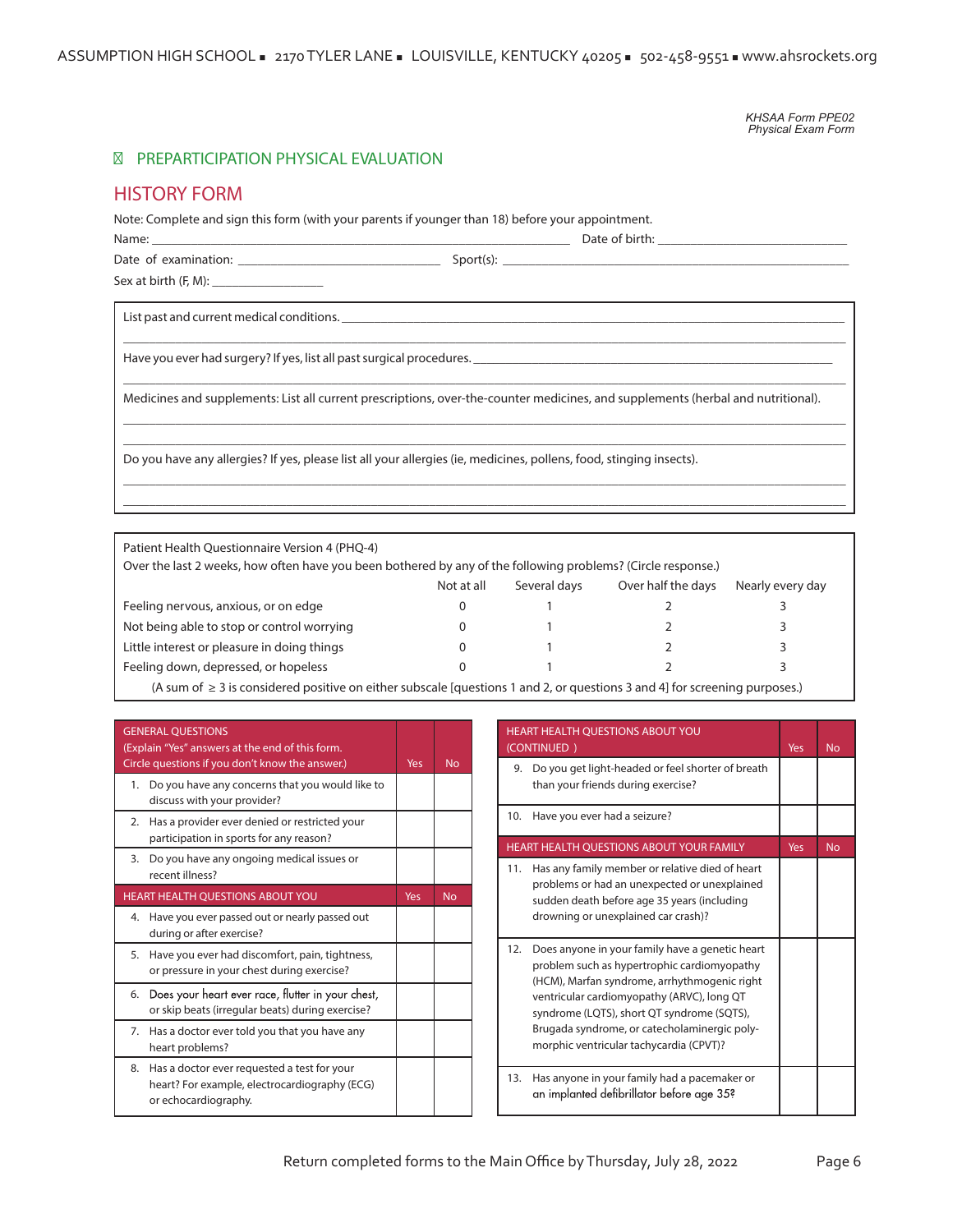| <b>BONE AND JOINT QUESTIONS</b> | Yes                                                                                                                                                        | <b>No</b> |           |
|---------------------------------|------------------------------------------------------------------------------------------------------------------------------------------------------------|-----------|-----------|
| 14.                             | Have you ever had a stress fracture or an injury<br>to a bone, muscle, ligament, joint, or tendon that<br>caused you to miss a practice or game?           |           |           |
| 15.                             | Do you have a bone, muscle, ligament, or joint<br>injury that bothers you?                                                                                 |           |           |
|                                 | <b>MEDICAL OUESTIONS</b>                                                                                                                                   | Yes       | <b>No</b> |
| 16.                             | Do you cough, wheeze, or have difficulty<br>breathing during or after exercise?                                                                            |           |           |
| 17.                             | Are you missing a kidney, an eye, a testicle<br>(males), your spleen, or any other organ?                                                                  |           |           |
| 18.                             | Do you have groin or testicle pain or a painful<br>bulge or hernia in the groin area?                                                                      |           |           |
| 19.                             | Do you have any recurring skin rashes or<br>rashes that come and go, including herpes or<br>methicillin-resistantStaphylococcus aureus<br>(MRSA)?          |           |           |
| 20.                             | Have you had a concussion or head injury that<br>caused confusion, a prolonged headache, or<br>memory problems?                                            |           |           |
| 21.                             | Have you ever had numbness, had tingling, had<br>weakness in your arms or legs, or been unable<br>to move your arms or legs after being hit or<br>falling? |           |           |
| 22.                             | Have you ever become ill while exercising in the<br>heat?                                                                                                  |           |           |
| 23.                             | Do you or does someone in your family have<br>sickle cell trait or disease?                                                                                |           |           |
| 24.                             | Have you ever had or do you have any prob-<br>lems with your eyes or vision?                                                                               |           |           |

|     | <b>Physical Exam Form</b>                                                           |     |           |  |  |  |
|-----|-------------------------------------------------------------------------------------|-----|-----------|--|--|--|
|     | <b>MEDICAL QUESTIONS ( CONTINUED )</b><br>Yes<br><b>No</b>                          |     |           |  |  |  |
| 25. | Do you worry about your weight?                                                     |     |           |  |  |  |
| 26. | Are you trying to or has anyone recommended<br>that you gain or lose weight?        |     |           |  |  |  |
| 27. | Are you on a special diet or do you avoid<br>certain types of foods or food groups? |     |           |  |  |  |
| 28. | Have you ever had an eating disorder?                                               |     |           |  |  |  |
|     | <b>FEMALES ONLY</b>                                                                 | Yes | <b>No</b> |  |  |  |
| 29. | Have you ever had a menstrual period?                                               |     |           |  |  |  |
| 30. | How old were you when you had your first<br>menstrual period?                       |     |           |  |  |  |
| 31. | When was your most recent menstrual period?                                         |     |           |  |  |  |
| 32. | How many periods have you had in the past 12<br>months?                             |     |           |  |  |  |

*KHSAA Form PPE02*

\_\_\_\_\_\_\_\_\_\_\_\_\_\_\_\_\_\_\_\_\_\_\_\_\_\_\_\_\_\_\_\_\_\_\_\_\_\_\_\_\_\_\_\_\_\_\_\_\_\_\_\_\_\_ \_\_\_\_\_\_\_\_\_\_\_\_\_\_\_\_\_\_\_\_\_\_\_\_\_\_\_\_\_\_\_\_\_\_\_\_\_\_\_\_\_\_\_\_\_\_\_\_\_\_\_\_\_\_ \_\_\_\_\_\_\_\_\_\_\_\_\_\_\_\_\_\_\_\_\_\_\_\_\_\_\_\_\_\_\_\_\_\_\_\_\_\_\_\_\_\_\_\_\_\_\_\_\_\_\_\_\_\_ \_\_\_\_\_\_\_\_\_\_\_\_\_\_\_\_\_\_\_\_\_\_\_\_\_\_\_\_\_\_\_\_\_\_\_\_\_\_\_\_\_\_\_\_\_\_\_\_\_\_\_\_\_\_ \_\_\_\_\_\_\_\_\_\_\_\_\_\_\_\_\_\_\_\_\_\_\_\_\_\_\_\_\_\_\_\_\_\_\_\_\_\_\_\_\_\_\_\_\_\_\_\_\_\_\_\_\_\_ \_\_\_\_\_\_\_\_\_\_\_\_\_\_\_\_\_\_\_\_\_\_\_\_\_\_\_\_\_\_\_\_\_\_\_\_\_\_\_\_\_\_\_\_\_\_\_\_\_\_\_\_\_\_ \_\_\_\_\_\_\_\_\_\_\_\_\_\_\_\_\_\_\_\_\_\_\_\_\_\_\_\_\_\_\_\_\_\_\_\_\_\_\_\_\_\_\_\_\_\_\_\_\_\_\_\_\_\_ \_\_\_\_\_\_\_\_\_\_\_\_\_\_\_\_\_\_\_\_\_\_\_\_\_\_\_\_\_\_\_\_\_\_\_\_\_\_\_\_\_\_\_\_\_\_\_\_\_\_\_\_\_\_ \_\_\_\_\_\_\_\_\_\_\_\_\_\_\_\_\_\_\_\_\_\_\_\_\_\_\_\_\_\_\_\_\_\_\_\_\_\_\_\_\_\_\_\_\_\_\_\_\_\_\_\_\_\_ \_\_\_\_\_\_\_\_\_\_\_\_\_\_\_\_\_\_\_\_\_\_\_\_\_\_\_\_\_\_\_\_\_\_\_\_\_\_\_\_\_\_\_\_\_\_\_\_\_\_\_\_\_\_ \_\_\_\_\_\_\_\_\_\_\_\_\_\_\_\_\_\_\_\_\_\_\_\_\_\_\_\_\_\_\_\_\_\_\_\_\_\_\_\_\_\_\_\_\_\_\_\_\_\_\_\_\_\_ \_\_\_\_\_\_\_\_\_\_\_\_\_\_\_\_\_\_\_\_\_\_\_\_\_\_\_\_\_\_\_\_\_\_\_\_\_\_\_\_\_\_\_\_\_\_\_\_\_\_\_\_\_\_ \_\_\_\_\_\_\_\_\_\_\_\_\_\_\_\_\_\_\_\_\_\_\_\_\_\_\_\_\_\_\_\_\_\_\_\_\_\_\_\_\_\_\_\_\_\_\_\_\_\_\_\_\_\_

**Explain "Yes" answers here.**

30.

**I hereby state that, to the best of my knowledge, my answers to the questions on this form are complete and correct.**

Signature of student/athlete: \_

Signature of parent or guardian: \_\_\_\_\_\_\_\_\_\_\_\_\_\_\_\_\_\_\_\_\_\_\_\_\_\_\_\_\_\_\_\_\_\_\_\_\_\_\_\_\_\_\_\_\_\_\_\_\_\_\_\_\_\_\_\_\_\_\_\_\_\_\_\_\_\_\_\_\_\_\_\_\_\_\_\_\_\_\_\_\_\_\_\_\_\_\_\_\_\_

Date: \_\_\_\_\_\_\_\_\_\_\_\_\_\_\_\_\_\_\_\_\_\_\_\_\_\_\_\_\_\_\_\_\_\_\_\_\_\_\_\_\_\_\_\_\_\_\_\_\_\_\_\_\_\_\_\_

© 2019 American Academy of Family Physicians, American Academy of Pediatrics, American College of Sports Medicine, American Medical Society for Sports Medicine, American Orthopaedic Society for Sports Medicine, and American Osteopathic Academy of Sports Medicine. Permission is granted to reprint for noncommercial, educational purposes with acknowledgment.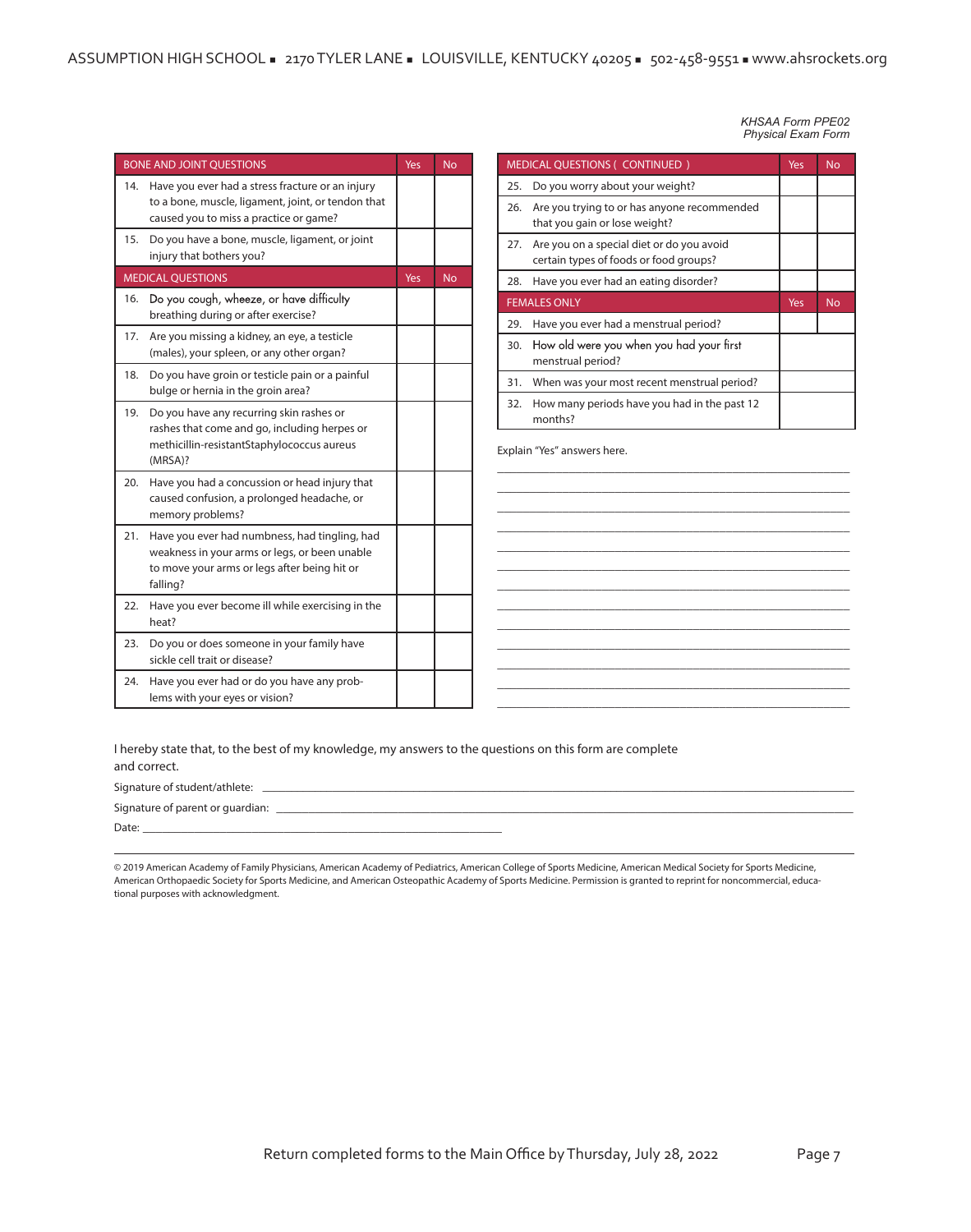

# **KENTUCKY HIGH SCHOOL ATHLETIC ASSOCIATION SUPPLEMENTAL PRE-PARTICIPATION EXAM QUESTIONAIRE RELATED TO COVID-19 AND THE CORONAVIRUS**

*KHSAA Form PPE02 SUPPLEMENTAL PAGE Rev.07/21 Page 1 of 1*

*OPTIONAL FORM TO SUPPLEMENT OPTIONAL PPE02 FOR PROVIDERS*

| <b>Information Needed</b>                                              | Please complete the information below to provide to your health care<br>provider |  |  |  |
|------------------------------------------------------------------------|----------------------------------------------------------------------------------|--|--|--|
| <b>Student Name</b>                                                    |                                                                                  |  |  |  |
| THE FOLLOWING INFORMATION IS TO BE COMPLETED BY THE STUDENT AND FAMILY |                                                                                  |  |  |  |

| <b>Information Needed</b> |                                                                  |                                                                                                            |                                                                                                                                                                                                                                                                                                                                                                                                                                                                                                                                                                         |                                                      |
|---------------------------|------------------------------------------------------------------|------------------------------------------------------------------------------------------------------------|-------------------------------------------------------------------------------------------------------------------------------------------------------------------------------------------------------------------------------------------------------------------------------------------------------------------------------------------------------------------------------------------------------------------------------------------------------------------------------------------------------------------------------------------------------------------------|------------------------------------------------------|
|                           |                                                                  |                                                                                                            |                                                                                                                                                                                                                                                                                                                                                                                                                                                                                                                                                                         |                                                      |
|                           | <b>YES</b>                                                       | NO.                                                                                                        |                                                                                                                                                                                                                                                                                                                                                                                                                                                                                                                                                                         |                                                      |
| or diagnosis?             |                                                                  |                                                                                                            |                                                                                                                                                                                                                                                                                                                                                                                                                                                                                                                                                                         |                                                      |
|                           |                                                                  |                                                                                                            | <b>YES</b>                                                                                                                                                                                                                                                                                                                                                                                                                                                                                                                                                              | NO.                                                  |
| https://bit.ly/2SQDOxm    |                                                                  |                                                                                                            | <b>YES</b>                                                                                                                                                                                                                                                                                                                                                                                                                                                                                                                                                              | NO.                                                  |
|                           |                                                                  |                                                                                                            |                                                                                                                                                                                                                                                                                                                                                                                                                                                                                                                                                                         |                                                      |
| Signature                 |                                                                  |                                                                                                            |                                                                                                                                                                                                                                                                                                                                                                                                                                                                                                                                                                         |                                                      |
|                           | Name of School<br>Print Name of Person Signing this Form<br>Date | other organized sports or sport-activities?<br>student-athletes, which can be found at the following link: | Has this student ever been diagnosed with COVID-19 or had a positive test for it?<br>If the answer to Question 1 is "Yes," please give the approximate date of the positive test<br>If the answer to Question 1 is "Yes," did the student participate later in the school year in<br>If the answer to Question 1 is "Yes," then it should be considered by the health care provider<br>and parents that the pre-participation physical and return to play protocol be completed by<br>an MD or DO following the KHSAA's Return-to-Play Guidelines for COVID-19 positive | Completed by the student and family<br>Daytime Phone |

## **PARENT/CUSTODIAL FAMILY SIGNATURES AND CERTIFICATIONS**

| I attest that the information provided is accurate. |  |  |  |  |
|-----------------------------------------------------|--|--|--|--|
| <b>Student Signature</b>                            |  |  |  |  |
| <b>Print Name of Student Signing</b>                |  |  |  |  |
| <b>Custodial Parent Signature</b>                   |  |  |  |  |
| <b>Print Name of Person Signing</b>                 |  |  |  |  |
| Date                                                |  |  |  |  |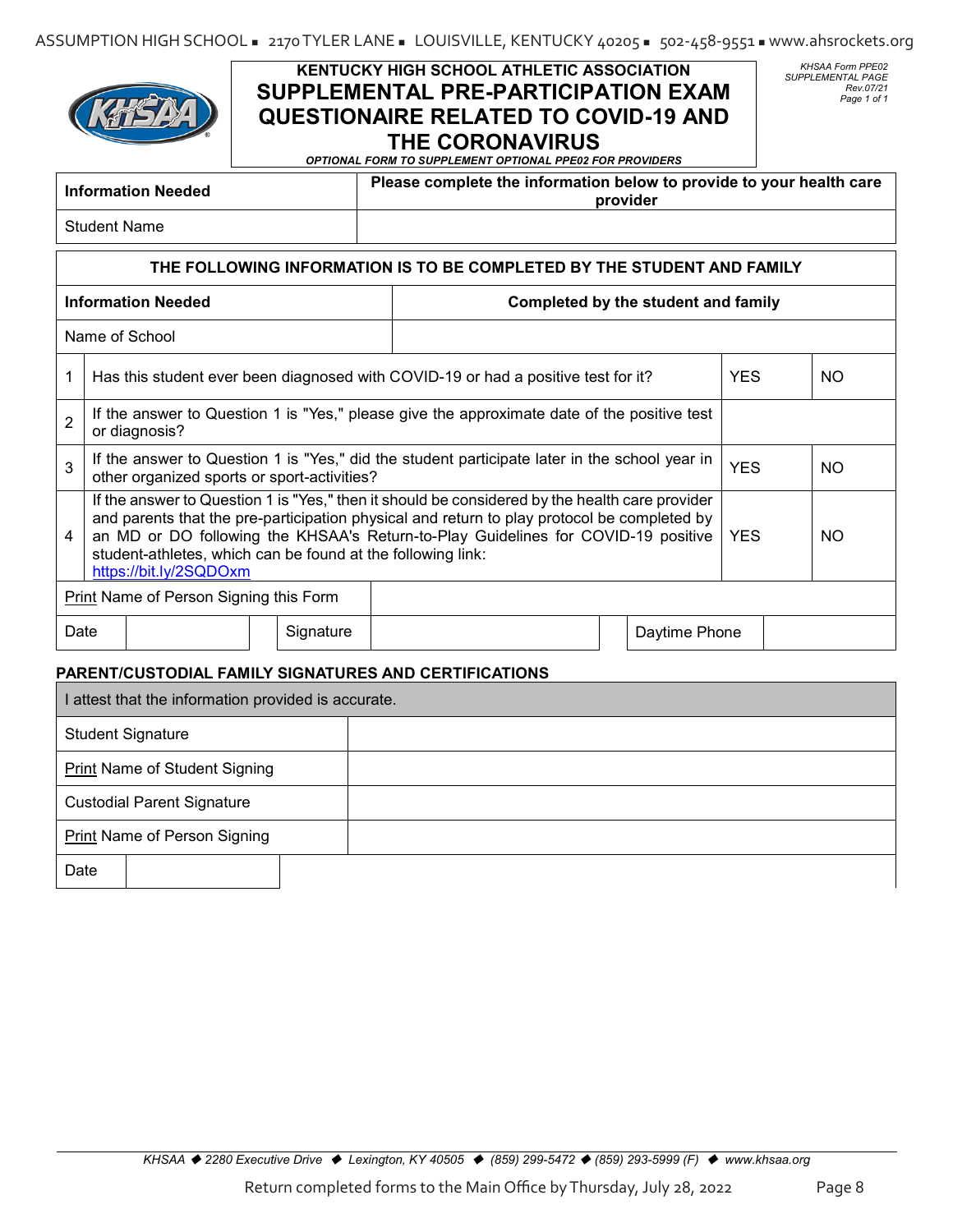ASSUMPTION HIGH SCHOOL = 2170 TYLER LANE = LOUISVILLE, KENTUCKY 40205 = 502-458-9551 = www.ahsrockets.org

# PREPARTICIPATION PHYSICAL EVALUATION

*KHSAA Form PPE02 Physical Exam Form* 

# **PHYSICAL EXAMINATION FORM**

Name: \_\_\_\_\_\_\_\_\_\_\_\_\_\_\_\_\_\_\_\_\_\_\_\_\_\_\_\_\_\_\_\_\_\_\_\_\_\_\_\_\_\_\_\_\_\_\_\_\_\_\_\_\_\_\_\_\_\_\_\_\_\_\_\_\_ Date of birth: \_\_\_\_\_\_\_\_\_\_\_\_\_\_\_\_\_\_\_\_\_\_\_\_\_\_\_\_

#### **PHYSICIAN/STATUTORILY AUTHORIZED PROVIDER REMINDERS**

1. Consider additional questions on more-sensitive issues.

- Do you feel stressed out or under a lot of pressure?
- Do you ever feel sad, hopeless, depressed, or anxious?
- Do you feel safe at your home or residence?
- Have you ever tried cigarettes, e-cigarettes, chewing tobacco, snuff, or dip?
- During the past 30 days, did you use chewing tobacco, snuff, or dip?
- Do you drink alcohol or use any other drugs?
- Have you ever taken anabolic steroids or used any other performance-enhancing supplement?
- Have you ever taken any supplements to help you gain or lose weight or improve your performance?
- Do you wear a seat belt, use a helmet, and use condoms?
- 2. Consider reviewing questions on cardiovascular symptoms (Q4–Q13 of History Form).

| <b>EXAMINATION</b>                                                                                                                                                                               |                     |               |                          |
|--------------------------------------------------------------------------------------------------------------------------------------------------------------------------------------------------|---------------------|---------------|--------------------------|
| Height:<br>Weight:                                                                                                                                                                               |                     |               |                          |
| BP:<br>$\prime$<br>$\sqrt{ }$<br>Pulse:<br>Vision: R 20/<br>L20/                                                                                                                                 | Corrected: $\Box Y$ |               | $\Box N$                 |
| <b>MEDICAL</b>                                                                                                                                                                                   |                     | <b>NORMAL</b> | <b>ABNORMAL FINDINGS</b> |
| Appearance<br>Marfan stigmata (kyphoscoliosis, high-arched palate, pectus excavatum, arachnodactyly, hyperlaxity,<br>$\bullet$<br>myopia, mitral valve prolapse [MVP], and aortic insufficiency) |                     |               |                          |
| Eyes, ears, nose, and throat<br>Pupils equal<br>Hearing<br>$\bullet$                                                                                                                             |                     |               |                          |
| Lymph nodes                                                                                                                                                                                      |                     |               |                          |
| Heart **<br>Murmurs (auscultation standing, auscultation supine, and ± Valsalva maneuver)                                                                                                        |                     |               |                          |
| Lungs                                                                                                                                                                                            |                     |               |                          |
| Abdomen                                                                                                                                                                                          |                     |               |                          |
| Skin<br>Herpes simplex virus (HSV), lesions suggestive of methicillin-resistant Staphylococcus aureus (MRSA), or<br>$\bullet$<br>tinea corporis                                                  |                     |               |                          |
| Neurological                                                                                                                                                                                     |                     |               |                          |
| <b>MUSCULOSKELETAL</b>                                                                                                                                                                           |                     | <b>NORMAL</b> | <b>ABNORMAL FINDINGS</b> |
| <b>Neck</b>                                                                                                                                                                                      |                     |               |                          |
| <b>Back</b>                                                                                                                                                                                      |                     |               |                          |
| Shoulder and arm                                                                                                                                                                                 |                     |               |                          |
| Elbow and forearm                                                                                                                                                                                |                     |               |                          |
| Wrist, hand, and fingers                                                                                                                                                                         |                     |               |                          |
| Hip and thigh                                                                                                                                                                                    |                     |               |                          |
| Knee                                                                                                                                                                                             |                     |               |                          |
| Leg and ankle                                                                                                                                                                                    |                     |               |                          |
| Foot and toes                                                                                                                                                                                    |                     |               |                          |
| Functional<br>Double-leg squat test, single-leg squat test, and box drop or step drop test                                                                                                       |                     |               |                          |

\*\* Consider electrocardiography (ECG), echocardiography, referral to a cardiologist for abnormal cardiac history or examination ndings, or a combination of those.

© 2019 American Academy of Family Physicians, American Academy of Pediatrics, American College of Sports Medicine, American Medical Society for Sports Medicine, American Orthopaedic Society for Sports Medicine, and American Osteopathic Academy of Sports Medicine. Permission is granted to reprint for noncommercial, educational purposes with acknowledgment.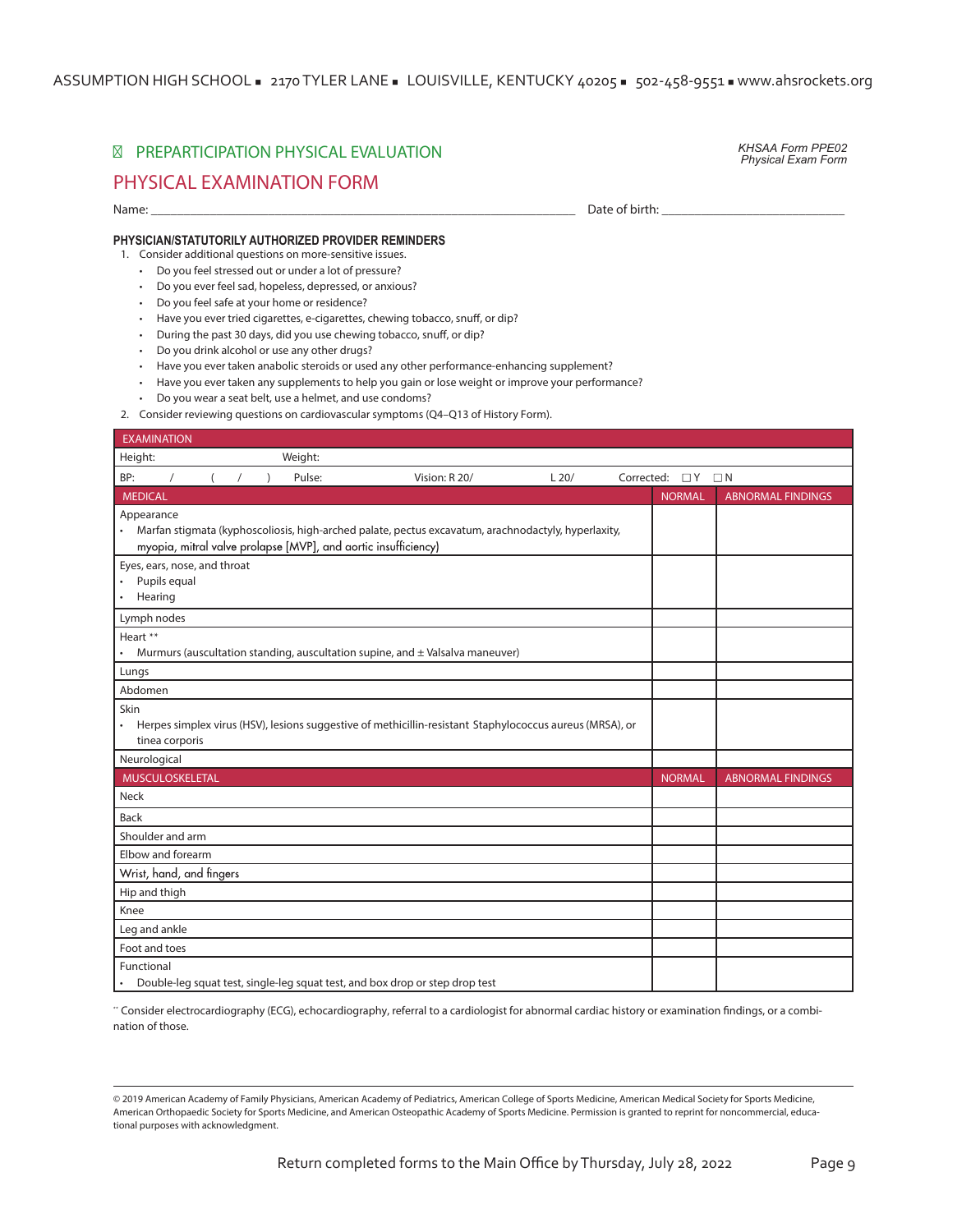#### **ASTHMA AUTHORIZATION FORM 2022-2023**

If your daughter has asthma, this form must be completed, signed, and returned to the School Office by **Thursday, July 28, 2022**.

Kentucky House Bill 353 allows students with asthma to have unobstructed access to asthma medications. The key points of this

- law are as follows: Public and private school students are allowed to possess and use asthma medications provided that:
- The student has written authorization from a parent and her health care provider to self-administer her asthma medications.
- The written authorization is kept on file at school.
- A parent or guardian must sign a statement acknowledging that the school has no liability from any injury sustained by a student from self-administration of medication.
- Permission for self-administration of medications is effective for the current school year and must be renewed each school year.

If you have any questions regarding this law or any asthma issue, please contact the Director of Education & Advocacy, American Lung Association, at 363-2652.

| $\sim$ $\sim$<br>$\alpha$ ivi Hr.<br>N<br>. |                      |          |        | $\sim$               |
|---------------------------------------------|----------------------|----------|--------|----------------------|
| <b>(PRINT)</b>                              | $\sim$<br>. .<br>$-$ | <br>$ -$ | Middle | . onlyl<br>`use<br>. |

# *If your daughter has asthma, but does NOT need to self-administer asthma medications at school,*  **complete and sign only this section of the form and return the signed form to the School Office.**

I,\_\_\_\_\_\_\_\_\_\_\_\_\_\_\_\_\_\_\_\_\_\_\_, parent/guardian of the above named student, verify that my daughter has asthma, but does not need to carry or self-administer any asthma medications at school, at school-sponsored activities or at any time that she is present on Assumption High School's property.

Signature: \_\_\_\_\_\_\_\_\_\_\_\_\_\_\_\_\_\_\_\_\_\_\_\_\_\_\_\_\_\_\_\_\_\_\_\_\_\_\_\_\_\_\_\_\_\_\_ Date:\_\_\_\_\_\_\_\_\_\_\_\_\_\_\_\_\_\_\_\_\_\_\_\_\_\_\_\_\_

# *If your daughter has asthma and must self-administer asthma medications at school,*

**the parent and the student's health care provider must complete and sign all sections below.** 

**You must return the completed form to the School Office before she will be given permission to self-administer her asthma medications on school property or at any school-sponsored activity.**

I,\_\_\_\_\_\_\_\_\_\_\_\_\_\_\_\_\_\_\_\_\_\_\_\_\_, parent/guardian of the above named student, authorize Assumption High School to allow the student to carry with her and self-administer her asthma medications.

Signature: \_\_\_\_\_\_\_\_\_\_\_\_\_\_\_\_\_\_\_\_\_\_\_\_\_\_\_\_\_\_\_\_\_\_\_\_\_\_\_\_\_\_\_\_\_\_\_ Date:\_\_\_\_\_\_\_\_\_\_\_\_\_\_\_\_\_\_\_\_\_\_\_\_\_\_\_\_\_

I, parent/guardian of the above named student acknowledge that Assumption High School shall incur no liability as a result of any injury sustained by the student from the self-administration of asthma medications. I agree to indemnify, hold harmless, waive and relinquish any and all claims I may have against Assumption High School and its officers, agents, employees, representatives or volunteers.

Signature: \_\_\_\_\_\_\_\_\_\_\_\_\_\_\_\_\_\_\_\_\_\_\_\_\_\_\_\_\_\_\_\_\_\_\_\_\_\_\_\_\_\_\_\_\_\_\_ Date:\_\_\_\_\_\_\_\_\_\_\_\_\_\_\_\_\_\_\_\_\_\_\_\_\_\_\_\_\_

## **If your daughter has asthma and she must self-administer asthma medications at school, THE STUDENT'S PHYSICIAN MUST COMPLETE THIS SECTION AND SIGN WHERE INDICATED.**

| Physician/Health Care Provider's Name (please print)                                                               |            | Print Student's Name                                    |  |  |
|--------------------------------------------------------------------------------------------------------------------|------------|---------------------------------------------------------|--|--|
| has asthma and that the student has been instructed in self-administration of the asthma medications listed below: |            |                                                         |  |  |
| Name of Asthma Medication                                                                                          | Prescribed | Time(s), circumstances, any specific instructions under |  |  |
| Prescribed                                                                                                         | Dosage     | which medication must be administered                   |  |  |
|                                                                                                                    |            |                                                         |  |  |
|                                                                                                                    |            |                                                         |  |  |
|                                                                                                                    |            |                                                         |  |  |
| Physician/Health Care Provider                                                                                     |            |                                                         |  |  |
|                                                                                                                    |            |                                                         |  |  |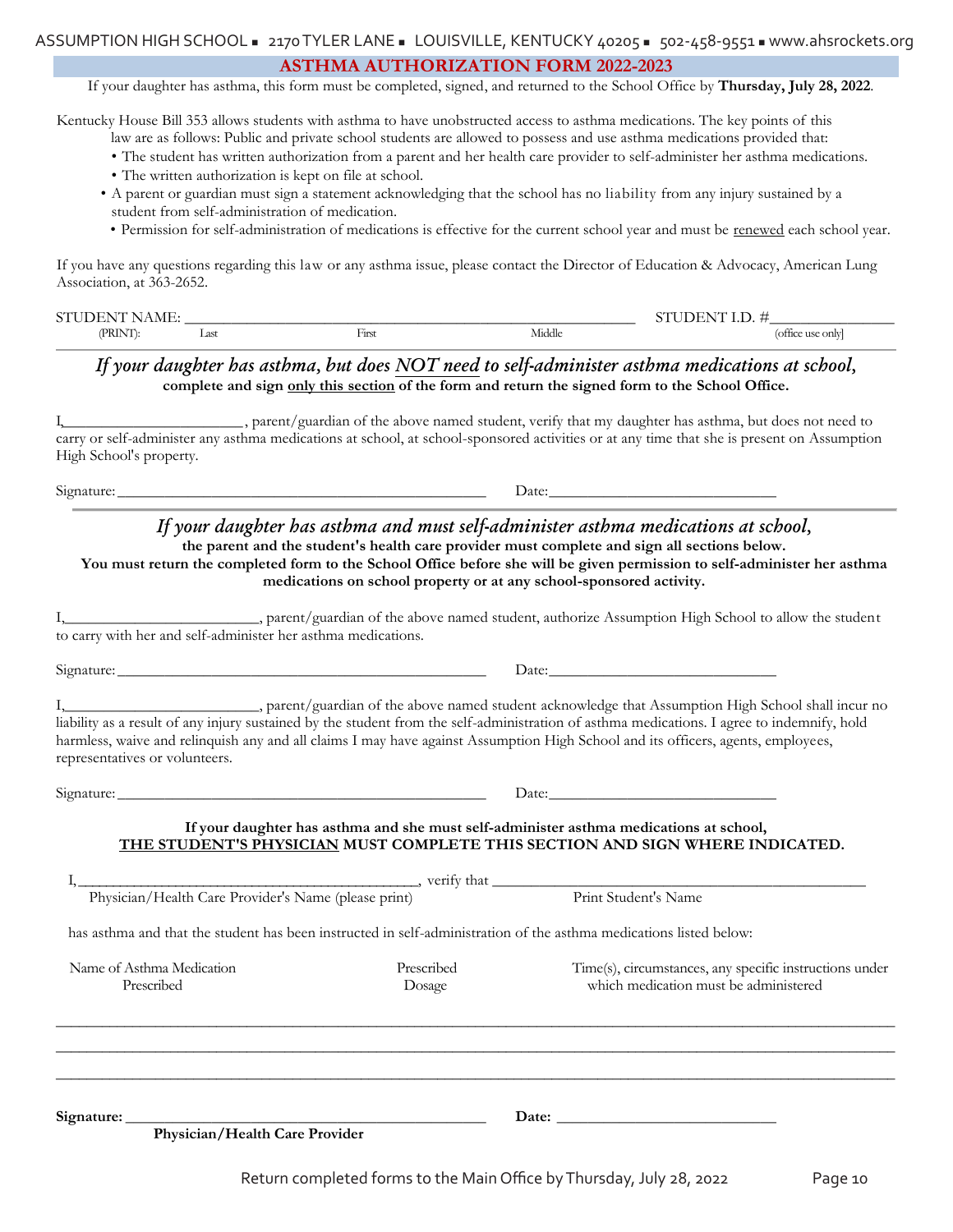|                              |                                                                                                                                                                                                                                          | FOOD ALLERGY AND ANAPHYLAXIS MEDICATION AUTHORIZATION FORM 2022-2023                                                                                                                                                                                                                                                           |
|------------------------------|------------------------------------------------------------------------------------------------------------------------------------------------------------------------------------------------------------------------------------------|--------------------------------------------------------------------------------------------------------------------------------------------------------------------------------------------------------------------------------------------------------------------------------------------------------------------------------|
|                              |                                                                                                                                                                                                                                          | If your daughter has a severe food allergy or other allergy that could require the administration of emergency rescue medication,<br>this form must be completed, signed, and returned to the School Office by Thursday, July 28, 2022.                                                                                        |
|                              |                                                                                                                                                                                                                                          |                                                                                                                                                                                                                                                                                                                                |
|                              |                                                                                                                                                                                                                                          | $STUDENT NAME:$<br>$TUDENT I.D. #$<br>$TUDENT I.D. #$<br>$T(TUDENT I.D. #$                                                                                                                                                                                                                                                     |
|                              |                                                                                                                                                                                                                                          |                                                                                                                                                                                                                                                                                                                                |
|                              | (epinephrine via EpiPen, Twinject, Auvi-Q, etc.) at school,<br>the parent and the student's health care provider must complete and sign all sections below.<br>rescue medication on school property or at any school-sponsored activity. | If your daughter has a severe allergy and may need to self-administer anaphylaxis rescue medication<br>You must return the completed form to the School Office before she will be given permission to self-administer her anaphylaxis                                                                                          |
|                              | to carry with her and self-administer her anaphylaxis rescue medication.                                                                                                                                                                 | parent/guardian of the above named student, authorize Assumption High School to allow the student                                                                                                                                                                                                                              |
|                              |                                                                                                                                                                                                                                          |                                                                                                                                                                                                                                                                                                                                |
|                              |                                                                                                                                                                                                                                          |                                                                                                                                                                                                                                                                                                                                |
|                              | allergic reaction/anaphylaxis or not having her rescue medication with her.                                                                                                                                                              | parent/guardian of the above named student, authorize Assumption High School personnel to<br>administer anaphylaxis rescue medication to the student in the event the student is unable to self-administer due to the severity of the                                                                                          |
|                              | Signature: <u>Contract Communications and Communications</u> Date: Date:                                                                                                                                                                 |                                                                                                                                                                                                                                                                                                                                |
|                              |                                                                                                                                                                                                                                          | High School personnel administering emergency rescue medication to her. I agree to indemnify, hold harmless, waive and relinquish any<br>and all claims I may have against Assumption High School and its officers, agents, employees, representatives or volunteers.                                                          |
|                              |                                                                                                                                                                                                                                          | Signature: Date: Date: Date:<br>parent/guardian of the above named student hereby give permission for the health care provider<br>completing and signing this form (below) to verify this information with Assumption High School and consult with AHS staff regarding                                                         |
| this information.            |                                                                                                                                                                                                                                          | Date:                                                                                                                                                                                                                                                                                                                          |
|                              |                                                                                                                                                                                                                                          | If your daughter has a severe allergy and may need to self-administer anaphylaxis rescue medication at school,<br>THE STUDENT'S PHYSICIAN MUST COMPLETE THIS SECTION AND SIGN WHERE INDICATED.<br>I, verify that verify that verify that verify that verify that verify that verify that verify that very print Student's Name |
|                              |                                                                                                                                                                                                                                          |                                                                                                                                                                                                                                                                                                                                |
|                              |                                                                                                                                                                                                                                          | has been instructed in self-administration of her anaphylaxis rescue medication, and may carry it with her to self-administer if necessary.                                                                                                                                                                                    |
|                              |                                                                                                                                                                                                                                          | In the event of mild symptoms (itchy mouth, runny nose, mild rash, etc.)., the student may self-administer or school personnel may administer                                                                                                                                                                                  |
|                              |                                                                                                                                                                                                                                          |                                                                                                                                                                                                                                                                                                                                |
|                              |                                                                                                                                                                                                                                          | In the event of severe symptoms (shortness of breath, tightness of throat, dizziness, etc.)., the student may self-administer or school personnel                                                                                                                                                                              |
|                              |                                                                                                                                                                                                                                          |                                                                                                                                                                                                                                                                                                                                |
| may administer<br>Signature: |                                                                                                                                                                                                                                          |                                                                                                                                                                                                                                                                                                                                |